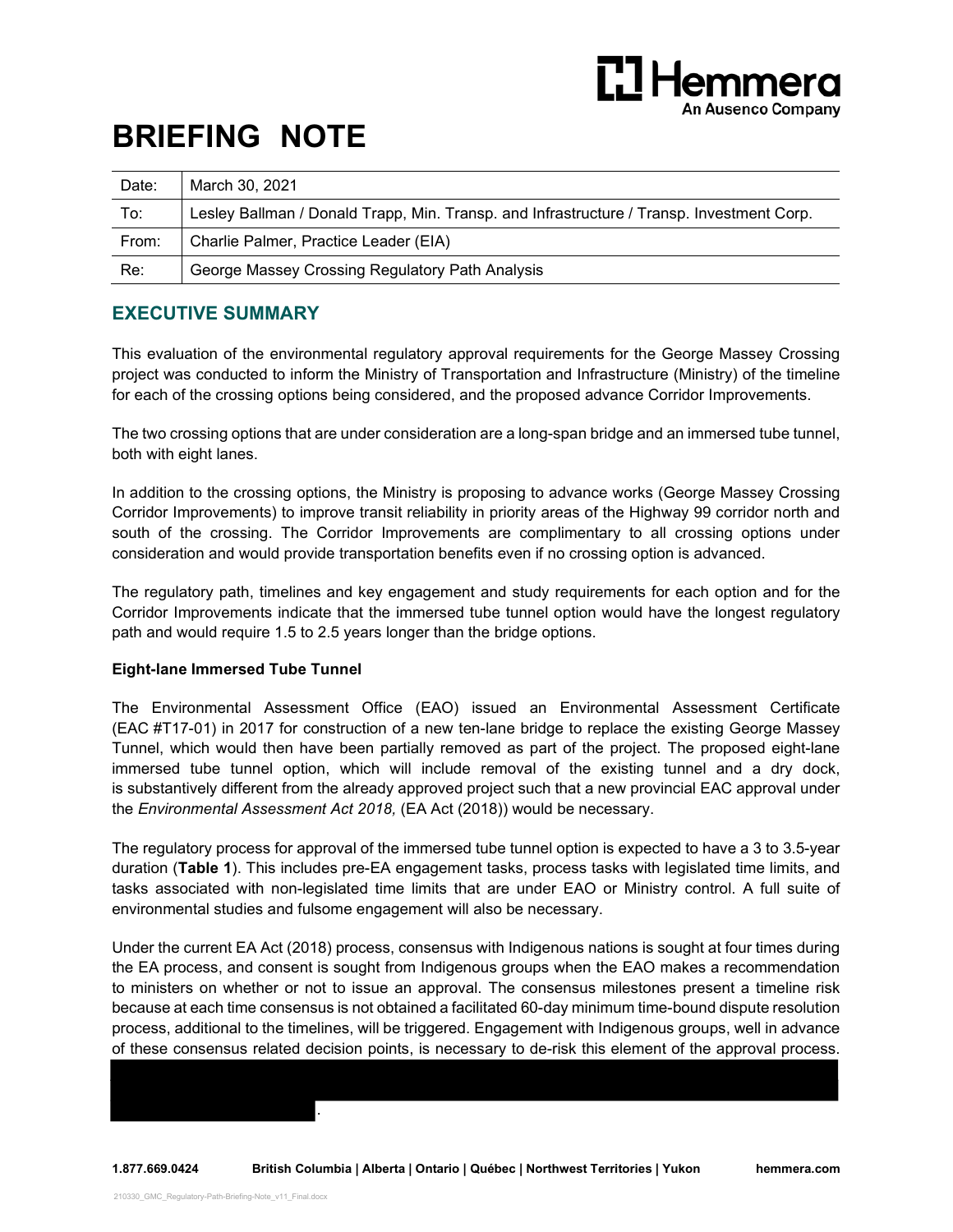The existing George Massey Tunnel is proposed for removal, as part of the immersed tube tunnel option, and the impacts of tunnel decommissioning would be considered during the EA process. The impacts of decommissioning are similar to those of new tunnel construction, and as such there is not considered to be any additional regulatory approval risk associated with such works.

#### **Long-span Bridge**

Commonalities between this option and the previously approved George Massey Tunnel Replacement Project indicate that an amendment to the existing EAC would be required. An amendment is estimated at 12 to 18 months duration (**Table 2**), noting that there are no statutory timelines and no experience with complex amendments under the new EA Act (2018). The scope of the amendment would be limited to, and focused on, changes in effects and mitigation needs that result from revisions in project design relative to the approved project. New or updated studies would be required, but likely limited to traffic, air quality, noise, visual, fish and hydrology studies to reflect bridge design changes (location and number of lanes) and alterations to tunnel decommissioning methods. Early engagement on studies will be necessary to avoid the potential for any long-duration studies to extend the timeline for the amendment process.

Engagement and consultation activities, including mandatory public consultation periods, will be required. As the amendment would proceed under the new EA Act (2018), it would also be subject to Indigenous group consensus provisions at three times. With a reduction in lanes, which generated opposition during the previous EA process, it is assumed that there would be no substantive issues that might represent barriers to achieving consensus.

The scope of an amendment would be limited to those components of the project that have changed relative to the EAC. Removal of the existing George Massey Tunnel was approved by EAC #T17-01 and such effects would be excluded from the scope of the amendment. Effects of changes to tunnel decommissioning methods to maintain dyke stability (i.e., removal of all tunnel elements rather than the central elements only) would be in the scope of the amendment and will require some investigation and assessment.

#### **Corridor Improvements:**

The George Massey Tunnel Replacement Project EAC allows for advancement of certain preparatory construction works before all pre-construction tasks are completed. Works advanced in this way must be consistent with the Certified Project Description, which describes the scope of physical works, and with specific elements of the Table of Conditions. Because the proposed Corridor Improvements include both preparatory and final construction activities they cannot be advanced under this allowance.

Two regulatory paths are available to advance the Corridor Improvements. An amendment to specifically include the spatial extent and scope of the Corridor Improvements in the existing EAC would be six-months in duration and involve modest engagement activities and no additional studies. An alternative path is to complete pre-construction EAC requirements (e.g., Construction Environmental Management Plan, establishing community advisory communities, consultation on timelines) to allow a start to construction of the overall George Massey Replacement project. This path, while likely taking longer to complete has the advantage of completing tasks that would eventually be required for construction, particularly for the bridge option. However, this path is not considered practical from the perspective of maintaining compliance with existing EAC requirements. A simple amendment to alter the advance works definition in the existing EAC to include the Corridor Improvements activities is considered to be the most-efficient approach.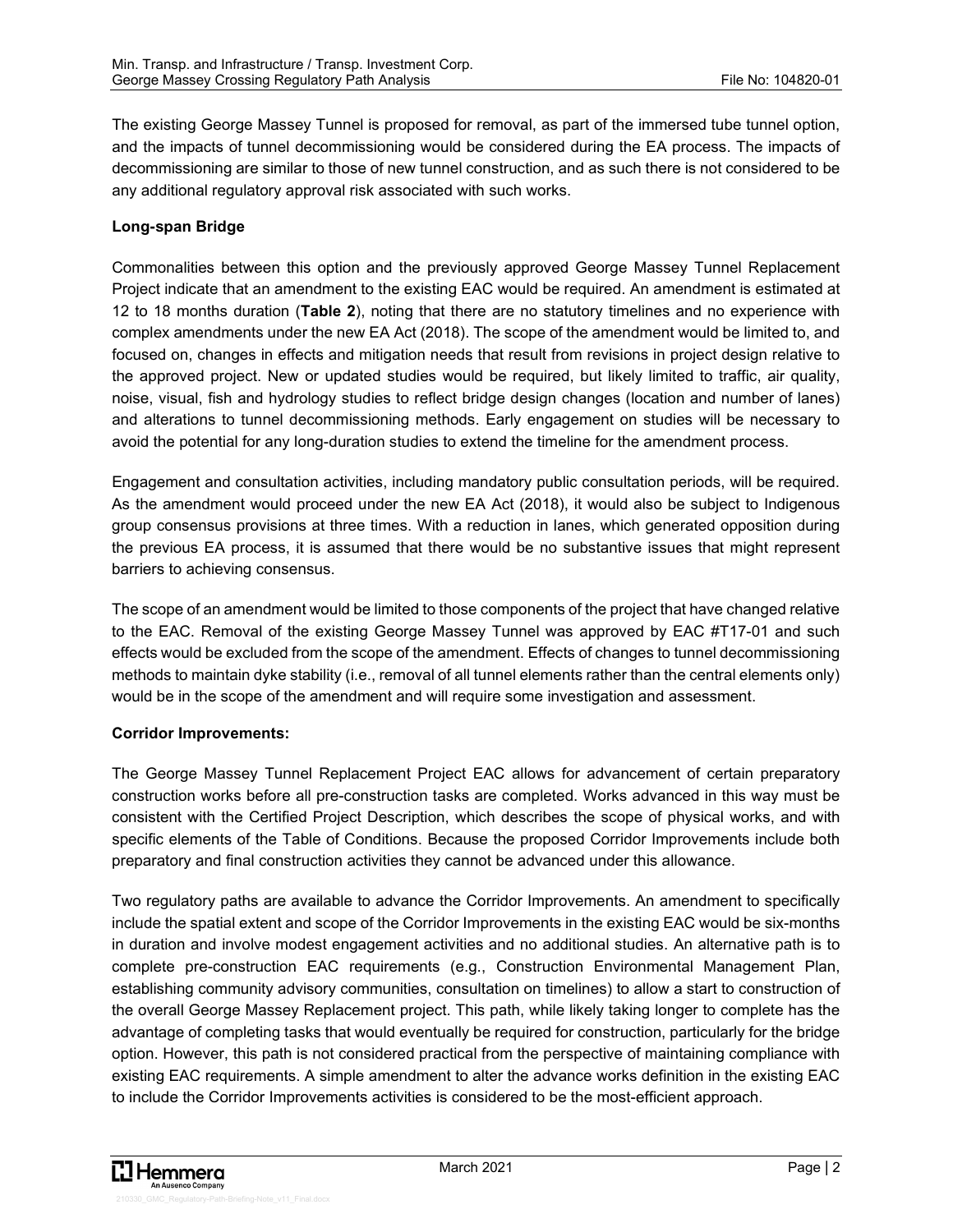# **1.0 INTRODUCTION**

The George Massey Crossing (GMC) Project will replace aging highway tunnel infrastructure at a key location in BC's local, regional and global highway links. Currently, the Ministry of Transportation and Infrastructure (Ministry) is considering two eight-lane replacement options, a bridge or an immersed tube tunnel. The primary purpose of this briefing note is to identify the assumed schedule for obtaining regulatory approvals for each option.

In addition, the Ministry is considering Corridor Improvements to Highway 99 north and south of the existing George Massey Tunnel that are required regardless of which option is selected and whether or not the GMC Project proceeds. As such, a second purpose is to describe how physical activities associated with the proposed Corridor Improvements may need to be reconciled with the terms and conditions of environmental approvals including the Environmental Assessment Certificate (EAC #T17-01) issued by the BC Environmental Assessment Office (EAO), and provide an assumed schedule for an EAC amendment.

In addition to considering the regulatory path associated with meeting BC *Environmental Assessment Act 2018* (EA Act (2018)) requirements, this memo also considers key provincial and federal approvals that may be required for the two options under consideration that may present significant approval risk.

Information to describe each of the regulatory paths includes project-specific assumptions and the associated duration of key steps in required EAO processes. Development of this memo has been supported by discussions with key regulators including the EAO and Transport Canada.

# **2.0 EIGHT LANE IMMERSED TUBE TUNNEL**

#### **2.1 Project description**

A new eight-lane 1 km-long, 47 m wide, immersed tube tunnel would be installed in an excavated trench upstream of the existing George Massey Tunnel. The eight lanes include two transit priority lanes, with multi-use paths for pedestrians and cyclists. The entrance to the new tunnel would be higher in elevation, relative to the existing tunnel, to mitigate potential hydrological impacts to the river and flooding potential. Ground improvements would be necessary around the portals and under and around the tunnel in the Fraser River, and an approximately 25 ha dry dock will be needed for the fabrication of the tunnel elements.

In addition to the main crossing, the eight-lane immersed tube tunnel would include a new, and longer, Deas Slough bridge that will link the new tunnel to the Delta side of the Fraser River. The new Deas Slough bridge will have a similar height profile to the existing bridge and will include piers in Deas Slough.

The existing George Massey Tunnel will be removed, with the approaches and portal areas decommissioned but left in place.

## **2.2 Assumed regulatory requirements**

The project is assumed to be reviewable under the EA Act (2018) based on in-river works required for the project being greater than the *Reviewable Project Regulations* for "Water Management Projects" (Table 9, no.5; >1,000m of linear shoreline or >2 ha in-river disturbance). Substantial differences between this option and approved EAC #T17-01 suggest an amendment path is not available.

Federal approval under the *Impact Assessment Act* (IAA) is not required as the project does not exceed "Transport" or "Water Projects" thresholds in the *Physical Activities Regulations.* The dry dock location is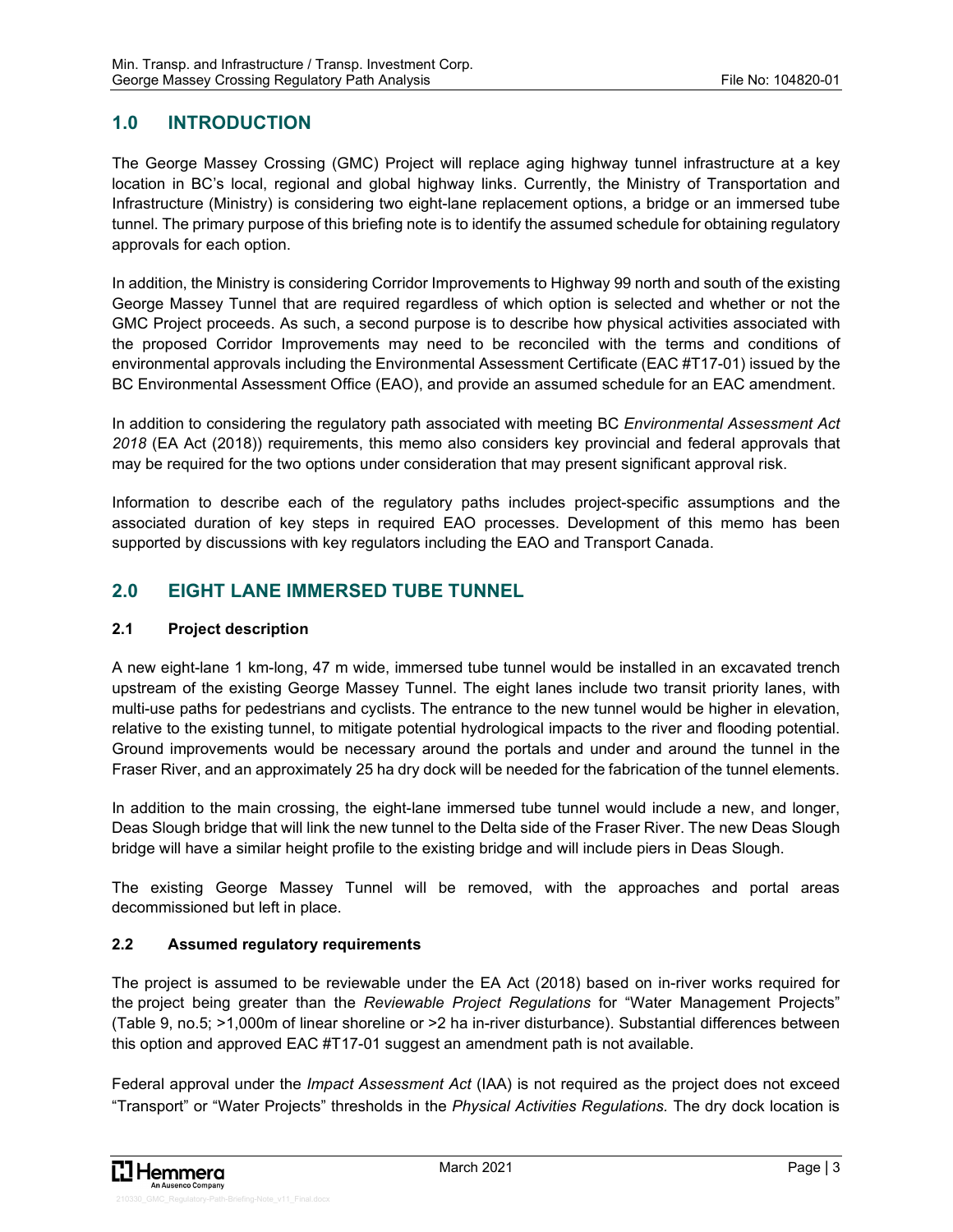not yet known. If located in an area managed by the Vancouver Fraser Port Authority (VFPA) the dry dock component would be reviewed under s.82 of the *Impact Assessment Act*, using the VFPA Project Environmental Review Process. We assume the VFPA process could be coordinated or harmonized with the provincial process and an approval granted on a similar time frame1. Funding from federal government, if available, does not trigger an environmental assessment (EA) process.

Provincial approvals are also required in association with the following project activities or components:

- Agricultural Land Reserve impacts Agricultural Land Commission approval for exclusion or non-farm use of land designated under the *Agricultural Land Commission Act*.
- In-water impacts BC Ministry of Forests Lands, Natural Resource Operations and Rural Development approval under the *Water Sustainability Act*.
- Archaeological Inspection Permit under the *Heritage Conservation Act* for post-approval works.

Federal approvals would be required in association with the following project activities or components:

- Harmful Alteration Disturbance or Destruction of fish habitat Fisheries and Oceans Canada approval under the *Fisheries Act*.
- Disposal of river sediment Environment and Climate Change Canada Disposal at Sea Permit approval under the *Environmental Management Act*.
- Navigation interference Transport Canada approval for navigation interference under the *Canadian Navigable Waters Act*.

Draft applications for these provincial and federal approvals are expected to be achievable within the overall environmental assessment timeline, with final applications, especially for *Fisheries Act,* approvals, conducted when the final design is completed after the EA process, likely by the design-build contractor.

#### **2.3 Expected Regulatory Timeline**

An EA process to gain approval for the eight-lane immersed tube tunnel option is expected to require 3 to 3.5 years (**Table 1**). This includes time to conduct pre-EA engagement tasks required of the new EA Act (2018), process tasks with legislated time limits, and tasks with non-legislated time limits that are under the control of the EAO and the Ministry. The EA Act (2018) is new and there are not yet precedents on which to base timeline estimates. The new Act has been designed to enhance public confidence in the EA process, advance Indigenous nation reconciliation and give certainty of process and clarity of regulatory requirements. While the Act is supported by mandated timelines, schedule management and control rests primarily with proponent (i.e., the Ministry) who is responsible for planning and executing early engagement, required technical studies and EA development/submission,

Anticipated timing for each step in the EA process is given in **Table 1 and Figure 1**.

Early stakeholder engagement to initiate the EA process could begin soon after an announcement on the chosen crossing option, though a strategy to efficiently stage the EA process and the Corridor Improvements amendment (section 4) is advised.

The timeline for a VFPA Project Environmental Review process for the dry dock is shorter than the provincial EA process, but to avoid fettering a decision by another branch of government we suspect both approvals would be granted on a similar time frame.*.*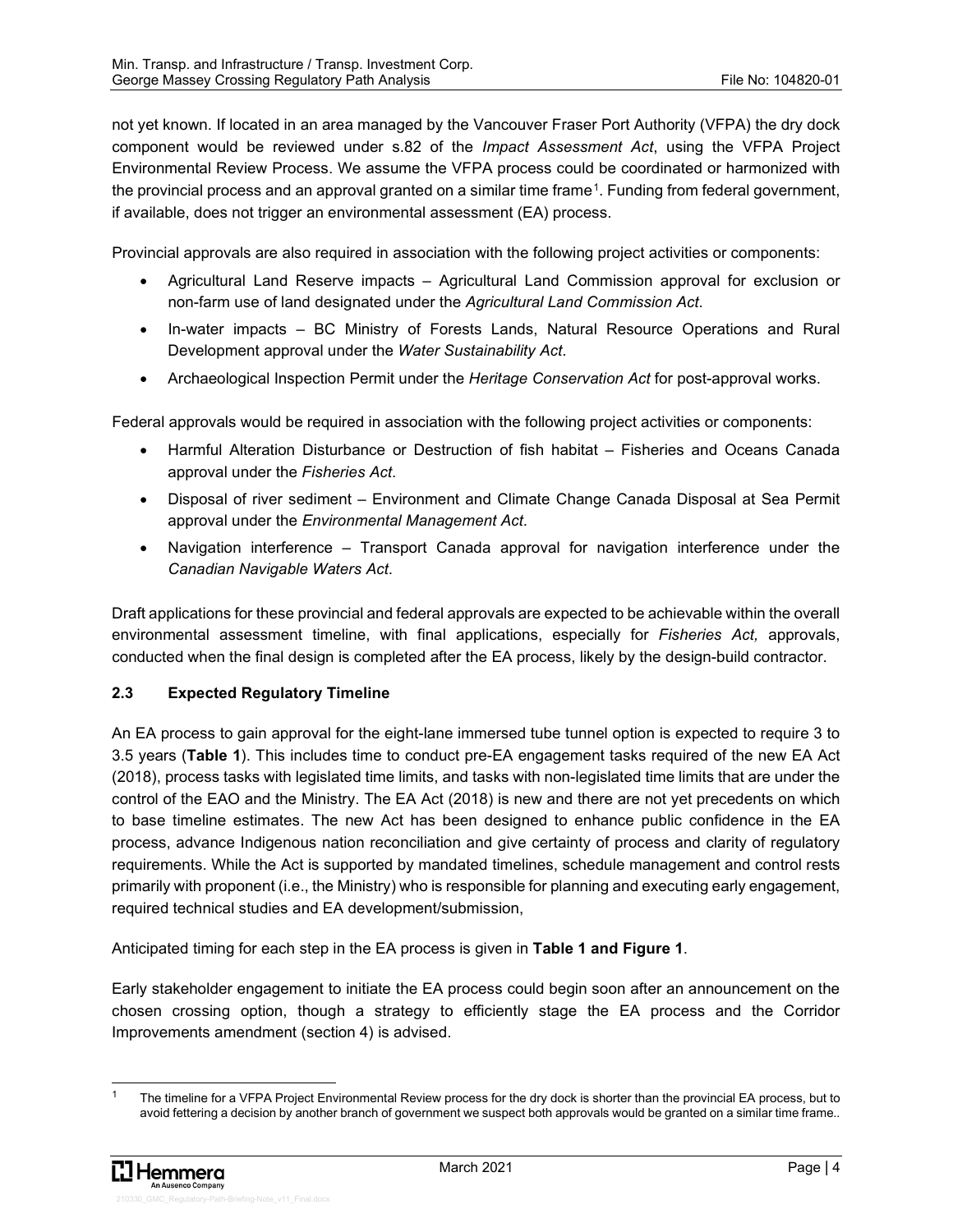During the EA process, expressions of consensus with Indigenous nations are sought at four times, with the option to trigger a 60-day minimum time-bound dispute resolution process (additional to the EA timelines) if consensus is not reached. Prior to these process milestones, during Early Engagement, the Ministry should focus on identifying and resolving substantive areas of concern that may trigger the dispute resolution process.



An understanding of the exact requirements for an EA process cannot be determined until the Process Order is issued by the EAO. However, it is known that the process will require extensive engagement with Indigenous nations and the broader community and a full suite of physical, biological and socio-community studies, some potentially lasting a calendar year. In some cases, information collected to support the approval of the George Massey Tunnel Replacement Project is useful, but it is assumed that due to the age of those studies and their potential spatial limitations, new or updated technical studies will be required.

Study requirements would likely include the following disciplines, must be designed to address the required assessment matters listed in s.252 of the EA Act (2018*)* and should involve Indigenous nations:

- hydrological (Fraser River) modeling
- sediment quality (contamination)
- year-round fisheries studies, perhaps including specific species at risk
- vegetation and wildlife
- agriculture
- air quality and human health risk
- noise studies including a new baseline
- marine traffic assessment
- road traffic modeling
- socio-community including disproportionately affected populations
- land uses
- visual impact assessment
- archaeology
- traditional use studies

The impacts of removal of the existing George Massey Tunnel as part of the immersed tube tunnel option would be fully considered during the EA process regardless of EAC approvals previously granted for tunnel removal. Independent treatment of tunnel installation and removal activities would likely be considered project splitting and not allowed by the EAO. Because the impacts of removing the existing tunnel are similar to the impacts of new tunnel construction, it is assumed that there is no additional regulatory approval risk.

The required assessment matters in s.25 of the EA Act (2018) are the factors that each assessment must cover. They are direct and indirect positive and negative effects, risks and uncertainties, accidents and malfunctions, disproportionate effects on populations, ecosystem functions, sustainability, consistency with land use plans, greenhouse gas emissions, technically and economically feasible alternative means, and effects of the environment on the project.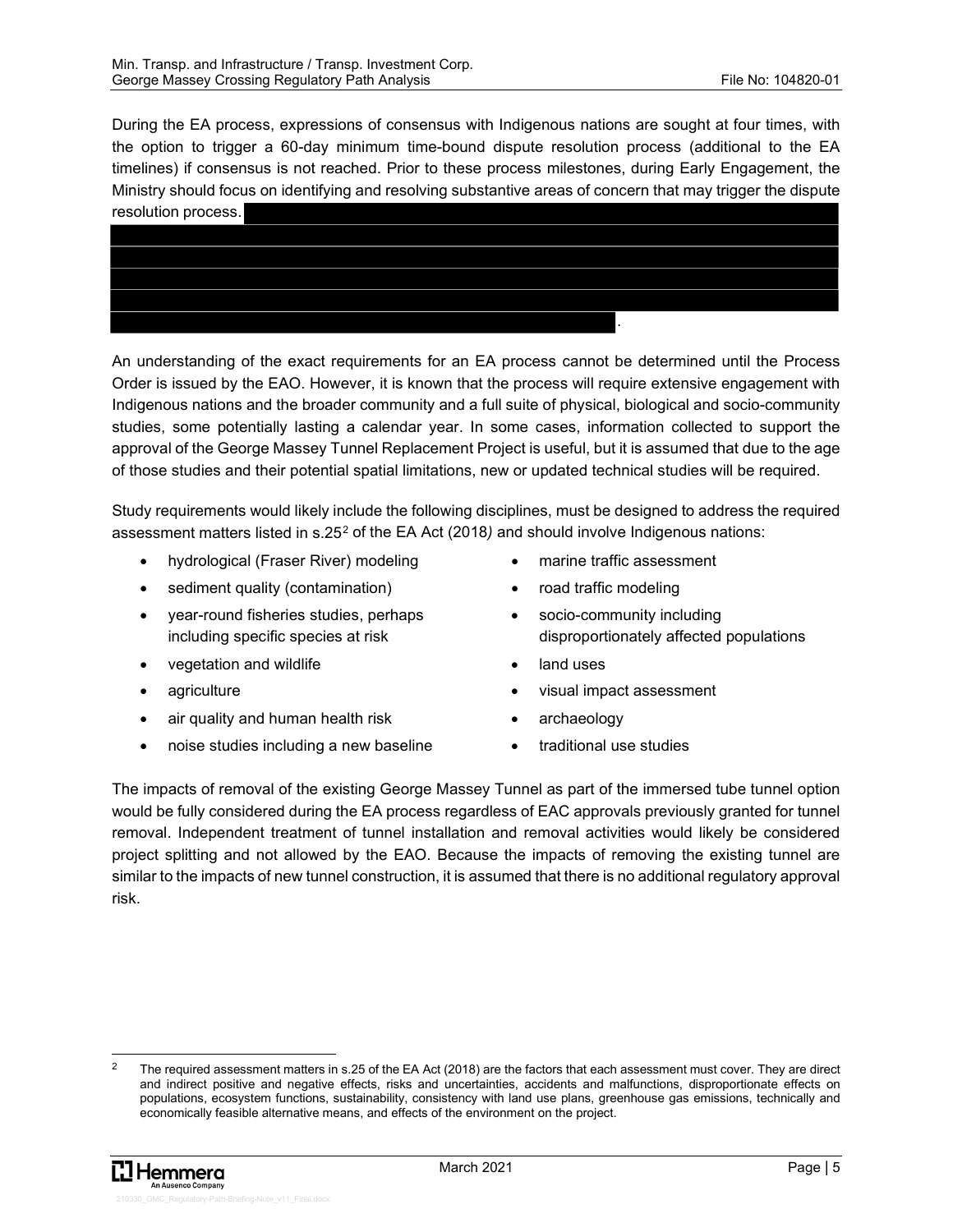#### Table 1 Eight lane immersed tube tunnel timelines for specific stages in a BC Environmental Assessment Act (2018) EA process.

| <b>Process Step</b>                                | Duration*                                        | <b>Key Milestones</b>                                                                                                                                                                                                                                                                                                                                                                                                    | Comment                                                                                                                                                                                                         |
|----------------------------------------------------|--------------------------------------------------|--------------------------------------------------------------------------------------------------------------------------------------------------------------------------------------------------------------------------------------------------------------------------------------------------------------------------------------------------------------------------------------------------------------------------|-----------------------------------------------------------------------------------------------------------------------------------------------------------------------------------------------------------------|
| <b>Early Engagement</b>                            | 270 days:<br>with 90-day<br><b>EAO</b> review    | • Ministry pre-engagement with Indigenous nations<br>• Ministry submits Initial Project Description (IPD) and Engagement Plan<br>• EAO conducts public engagement and invites comments (30 days)<br>• EAO engagement with Indigenous nations<br>• EAO prepares Engagement Summary with requirements for the Detailed<br>Project Description and confirmation of Participating Indigenous nations <sup>1</sup>            | Assume 180 days for Ministry<br>engagement with the community                                                                                                                                                   |
| <b>EA Readiness</b><br>Decision                    | 90 days                                          | • Ministry submits the Detailed Project Description (within one year)<br>• Consensus with participating Indigenous nations is sought<br>• Environmental Assessment formally commences - EAO issued Order                                                                                                                                                                                                                 | No statutory timeline<br>The EAO aims for completion<br>within 90 days                                                                                                                                          |
| <b>Process Planning</b>                            | 120 days                                         | • EAO prepares and engages on documents supporting the Process Order;<br>Assessment and Permitting plans and Information Requirements<br>• EAO conducts public engagement and invites comments (30 days)<br>• EAO establishes the Technical Advisory Committee and seeks consensus<br>with participating Indigenous nations on the Process Order<br>• EAO issues the Process Order allowing the project to proceed to EA | The Process Order defines the<br>scope of the project and the EA<br>Alternative assessment options<br>are available to Indigenous<br>nations                                                                    |
| Application<br>Development and<br><b>Review</b>    | $400$ days:<br>with 180-day<br><b>EAO</b> review | • Ministry develops the EA Application consistent with the Process Order <sup>2</sup><br>• Ministry submits a Draft EA Application for 180-day EAO review<br>• EAO conducts public engagement and invites comments (30 days)<br>• Ministry responds to regulatory and public comments<br>• EAO issues directions for Final EA Application<br>• Ministry submits Final EA Application (submit within one year)            | Assume 220 days for Application<br>compilation. Long duration<br>studies must start earlier<br>The duration of this stage can be<br>reduced through efficient study<br>execution and application<br>development |
| <b>Effects Assessment</b><br>and<br>Recommendation | 150 days                                         | • EAO conducts effects assessment and issues Draft Assessment Report<br>• Ministry and others comment on Draft Assessment Report <sup>3</sup><br>• EAO conducts engagement and invites comments and consensus (30 days)<br>• EAO recommendation to decision maker(s) prepared<br>• Participating Indigenous nations have an opportunity to consent                                                                       |                                                                                                                                                                                                                 |
| <b>Decision</b>                                    | 30 days                                          | • Ministers consider the Assessment Report and EAO recommendation(s)<br>• Ministers publish decision and the rationale for their decision.                                                                                                                                                                                                                                                                               | Considerations as per s.25 of the<br>EA Act (2018)                                                                                                                                                              |

\* Legislated timelines (in calendar days) are in bold, other timelines are estimates or targets (EA Readiness Decision).

<sup>1</sup> EAO determines the Participating Indigenous nations

<sup>2</sup> Cooperation with Indigenous nations during EA Application preparation is encouraged.

<sup>3</sup> Draft Assessment Report has proposed conditions of approval.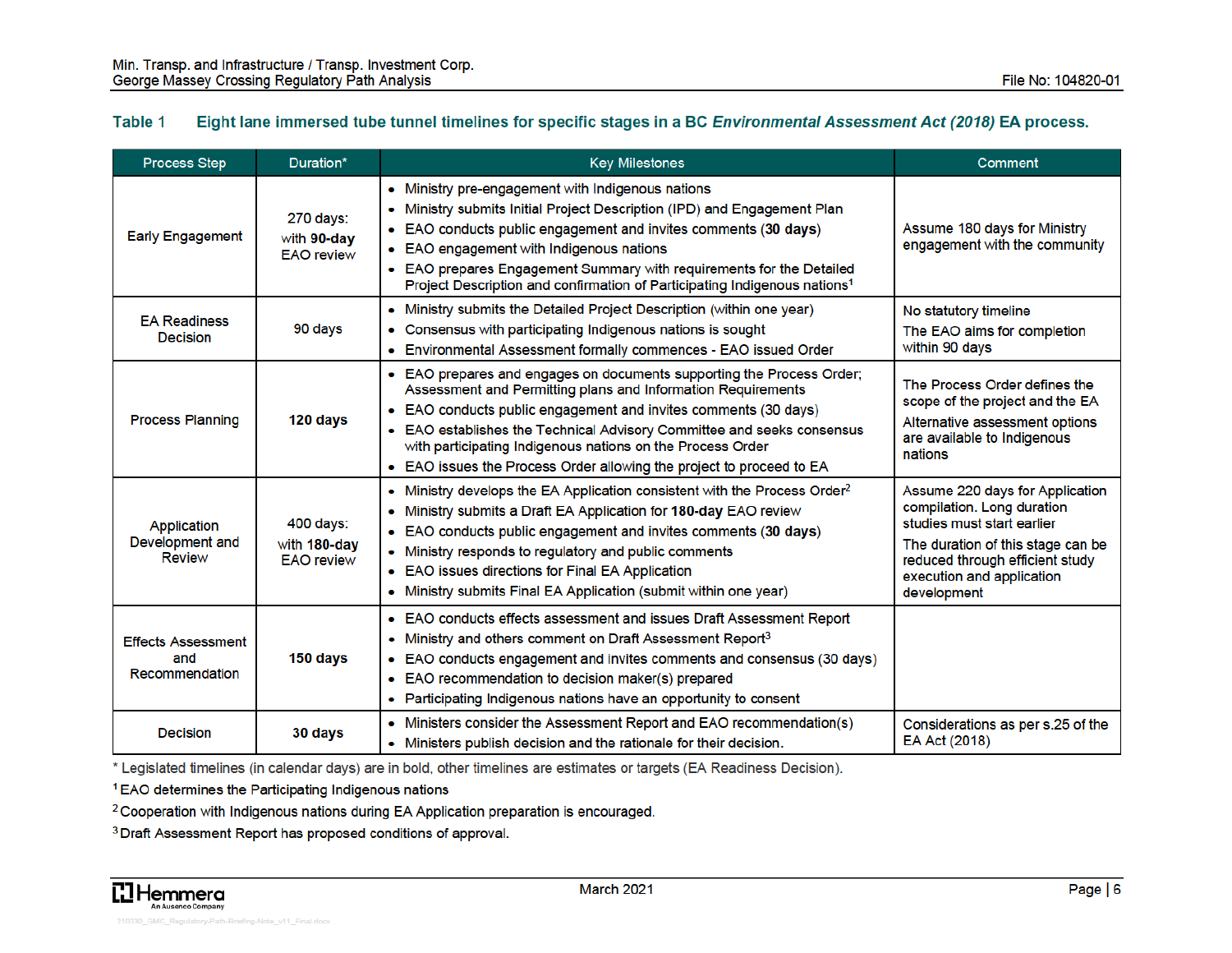

#### **Figure 1 EA Act (2018) Schematic of regulatory process (Source, BC Environmental Assessment Office).**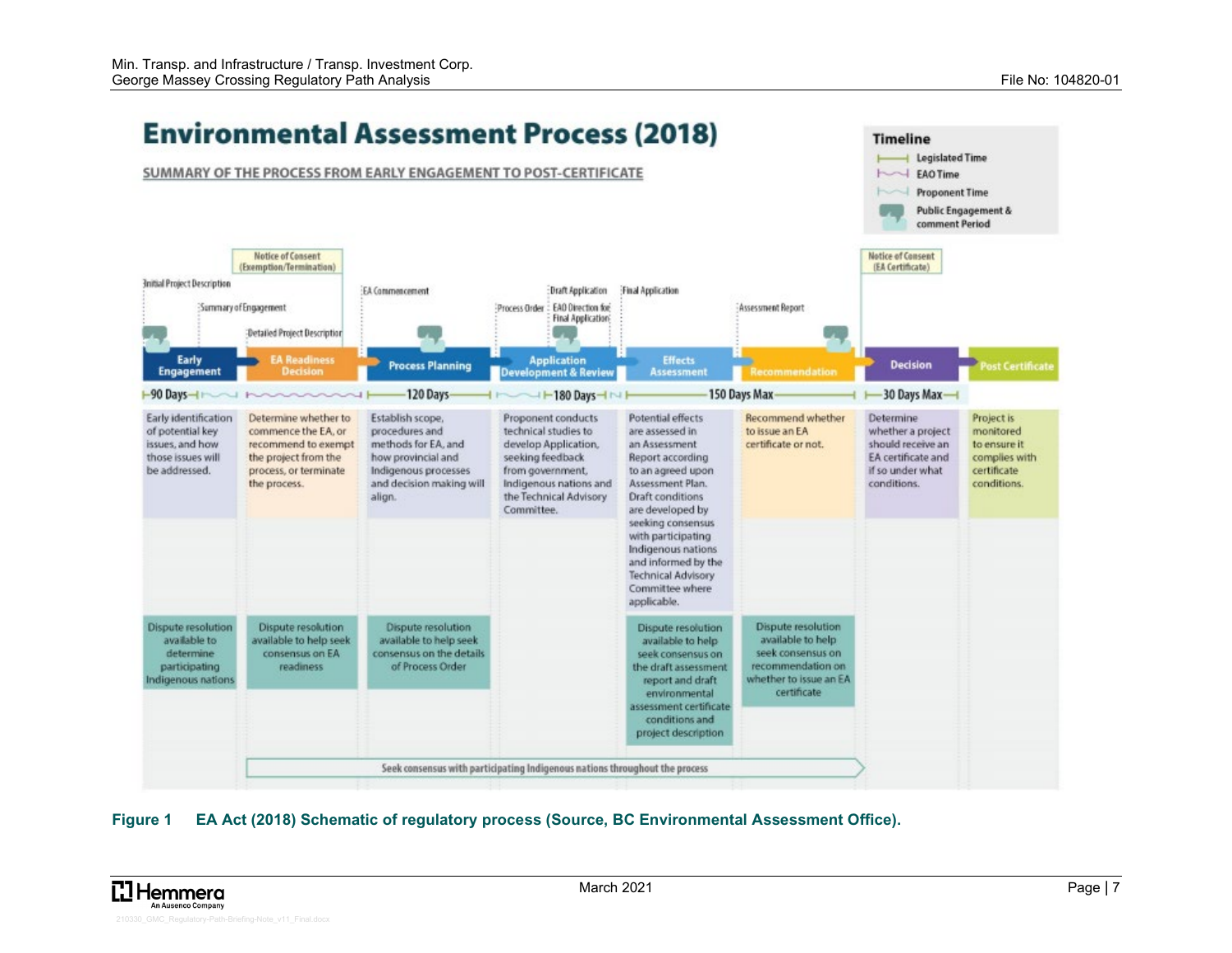# **3.0 EIGHT LANE LONG-SPAN BRIDGE**

#### **3.1 Project Description**

A new eight-lane cable-stayed long-span bridge with main piers on either side of the Fraser River would be built upstream of the existing George Massey Tunnel. The eight lanes include two transit priority lanes, with multi-use paths for pedestrians and cyclists. The long-span bridge will be integrated with a new Deas Slough crossing with in-river piers that is slightly east of the existing Deas Slough bridge, which is to be removed. The long-span bridge design has 62.5m clearance at the navigation channel, which is slightly higher than was approved in EAC #T17-01 and is slightly upstream of the previously approved location.

The existing George Massey Tunnel will be fully removed with the approaches and tunnel portals decommissioned. The approval granted by EAC #T17-01 was based on removal of the central in-river tunnel elements only, the variation being required to maintain dyke stability in a seismic event.

#### **3.2 Assumed Regulatory Requirements**

The project would trigger requirements under the EA Act (2018) because tunnel removal exceeds the thresholds for "Water Management Projects" (Table 9) in the *Reviewable Project Regulations*. However, commonalities between this option and the previously approved George Massey Tunnel Replacement indicate that an amendment to EAC #T17-01 would be necessary.

Federal approval under the *Impact Assessment Act* is not required as the project does not exceed "Transport" or "Water Projects" thresholds in the *Physical Activities Regulations* and the project site is outside Vancouver Fraser Port Authority managed land. Funding from federal government, if available, does not trigger an impact assessment process.

Provincial approvals would be required in association with the following project activities or components:

- Agricultural Land Reserve impacts Agricultural Land Commission approval for exclusion or nonfarm use of land designated under the *Agricultural Land Commission Act*.
- In-water (Deas Slough and Green Slough) impacts BC Ministry of Forests Lands, Natural Resource Operations and Rural Development approval under the *Water Sustainability Act*.
- Archaeological Inspection Permit under the *Heritage Conservation Act* for post-approval works.

Federal approvals would be required in association with the following project activities or components:

- Harmful Alteration Disruption or Destruction of fish habitat Fisheries and Oceans Canada approval under the *Fisheries Act* for piers in Deas Slough.
- Navigation interference Transport Canada approval for navigation interference under the *Canadian Navigable Waters Act* and air navigation obstacle marking under the *Aeronautics Act* / *Canadian Aviation Regulations*.

Draft applications for these provincial and federal approvals are expected to be achievable within the overall environmental assessment timeline. Final applications for these approvals, especially for *Fisheries Act,* approvals, would be submitted when the final design is completed after the EA process, likely by the designbuild contractor.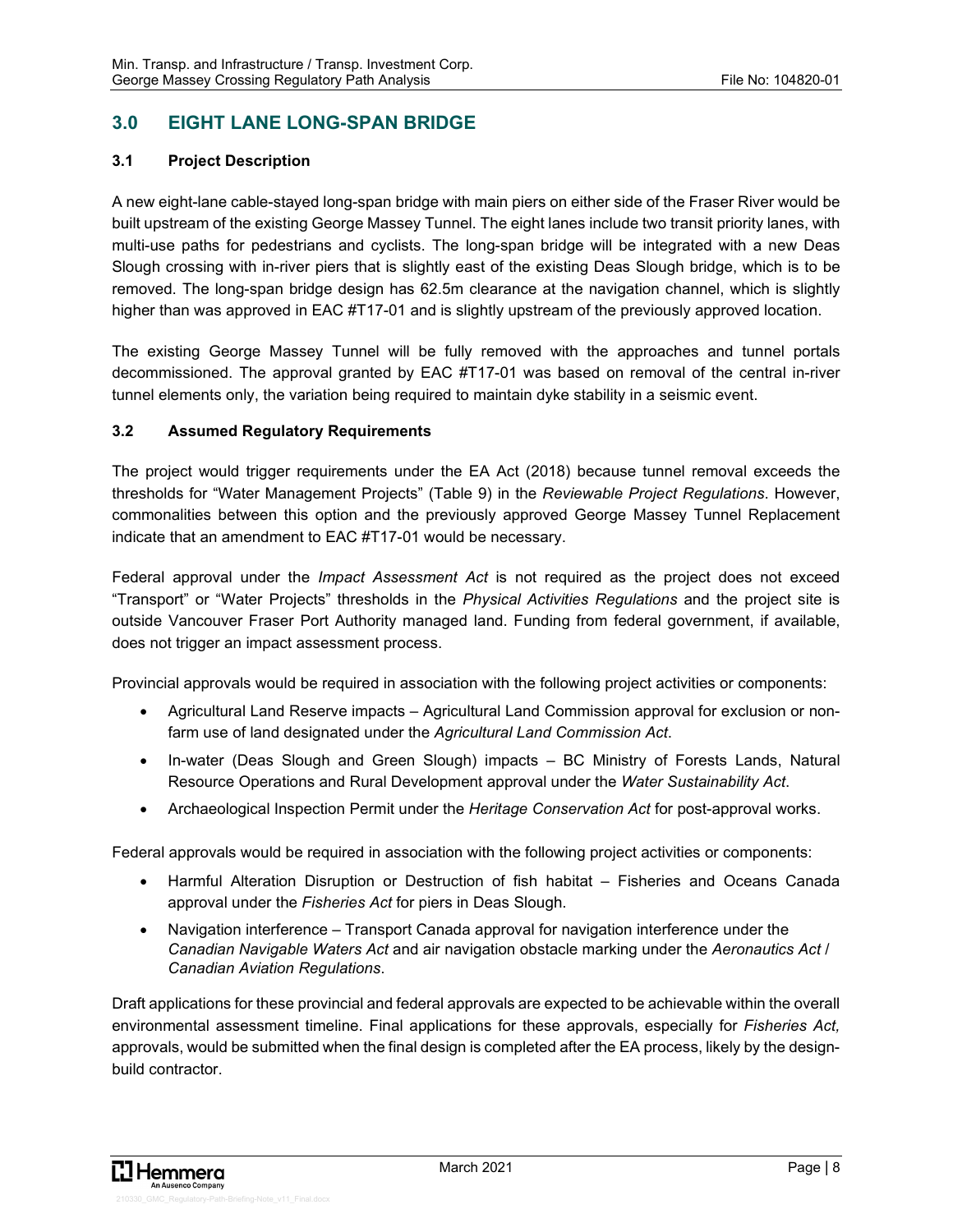## **3.3 Assumed Regulatory Timeline**

Based on assumptions gathered during engagement with the EAO we anticipate the need for a "complex" amendment under the new EA Act (2018). This is the most involved of the amendment types and is reserved for material changes to already approved project that have the potential for impacts with valued components, and that require complex engagement processes.

There is no experience with amendments under the new legislation, as such the duration has been estimated based on experience with the previous legislation. A complex amendment is likely to take 12 to 18 months in duration (**Table 2**), an estimate based on expected public and Indigenous nation interest in the project and the Fraser River, as well as the complexity and scope of the amendment. There are no legislated timelines for amendment process steps, although early discussions with the EAO have been conducted to understand the timelines and requirements of amendments under the EA Act (2018).

Early engagement with the community to initiate the amendment process could begin soon after an announcement on the chosen crossing option, though a strategy to efficiently stage this amendment and the Corridor Improvements amendment (section 4) is advised. During the amendment process consensus with Indigenous nations is sought at three stages (**Table 2**).

The long-span bridge is generally similar to the previously approved project described in EAC #T17-01. As such, the scope of the amendment will be focussed on only those components of the project that have changed relative to the project as previously described, these include the location change to slightly upstream, increased bridge height, and variation in tunnel removal and approach and portal decommissioning methods. Some of the changes, for example fewer lanes, are expected to introduce reduced impacts and perceived benefits over the previously approved project.

The amendment will need to be supported by a small number of focused studies to address incremental changes in effects and mitigation needs as compared to the previously submitted impact assessment used to gain the approval in EAC #T17-01. The following investigations and or studies are expected to be required: air quality, road and marine traffic movement, noise and visual impact, and fish studies and hydraulic modelling to address removal of all six tunnel elements instead of just the central four in-river elements as previously approved. The scoping of these studies will have to be a part of the early engagement discussions to begin them early and avoid the potential for any required and long-duration studies to extend the timeline for the amendment process.

Regardless of variations between the long span bridge as now conceived and the previously approved project, the conditions in EAC #T17-01 are general and are thought to be broad enough in scope to address the impacts of a different bridge design without substantial mitigation changes.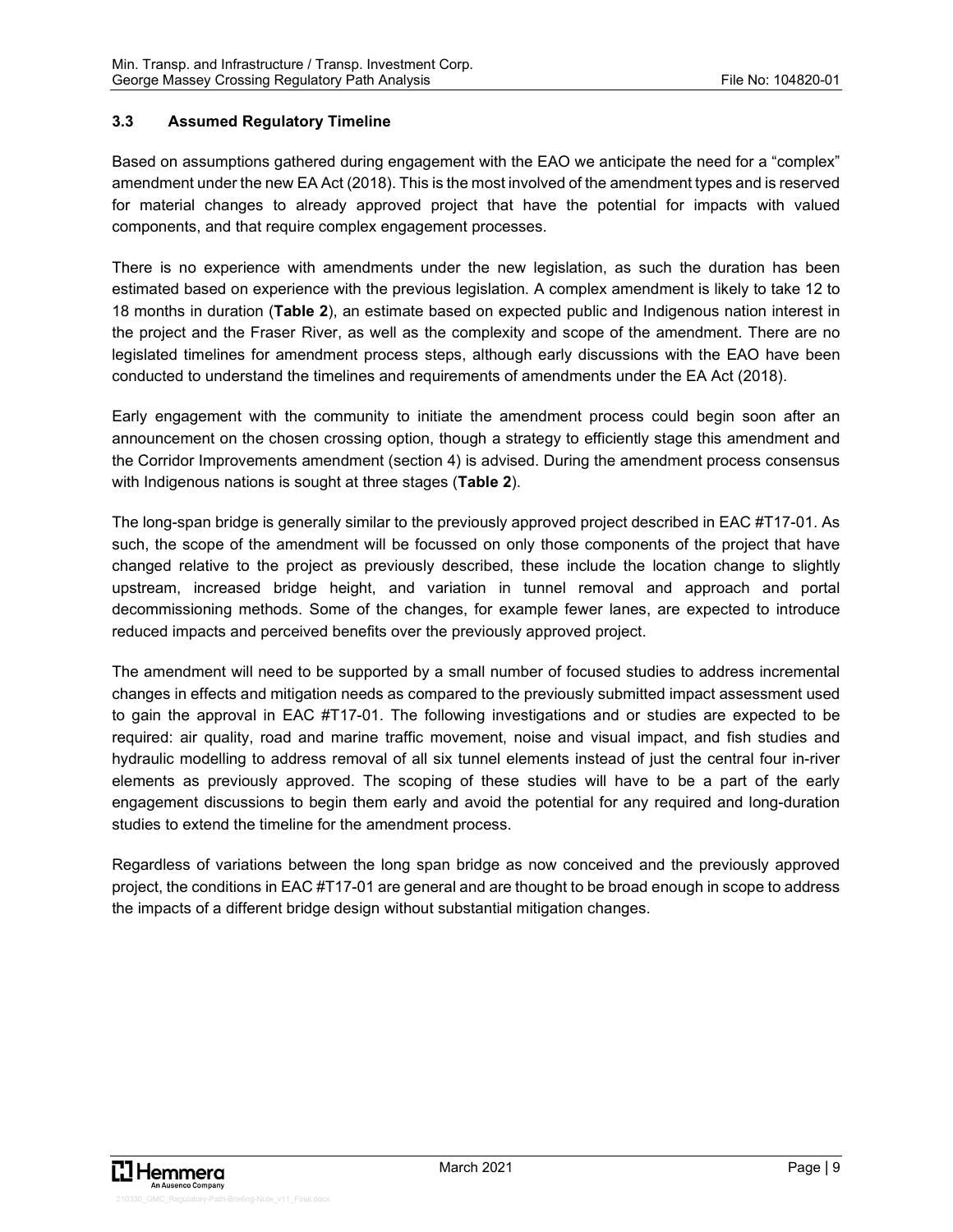#### Table 2 Expected regulatory timeline for an amendment (complex) under the BC Environmental Assessment Act (2018)

| <b>Process Step</b>                                      | Duration*                             | <b>Key Milestones</b>                                                                                                                                                                        | Comment                                          |
|----------------------------------------------------------|---------------------------------------|----------------------------------------------------------------------------------------------------------------------------------------------------------------------------------------------|--------------------------------------------------|
|                                                          | 60 days                               | • Ministry engages with EAO, then Indigenous nations and stakeholders<br>to discuss the need for EAC amendment                                                                               |                                                  |
| <b>Early Engagement</b>                                  |                                       | Ministry drafts initial Amendment Application containing requirements of<br>the Amendment Policy <sup>1</sup>                                                                                |                                                  |
|                                                          |                                       | Ministry submits the initial Amendment Application to the EAO. EAO<br>accepts the application via a confirmation letter                                                                      |                                                  |
|                                                          |                                       | • Technical Advisory Committee and Indigenous nations <sup>2</sup> collaborate                                                                                                               |                                                  |
| Process Planning <sup>3</sup>                            | 90 days                               | • EAO, Ministry, Indigenous nations and Technical Advisory Committee<br>collaborate to determine the information requirements <sup>3</sup> and a work<br>plan <sup>3</sup> for the amendment | Elements of the Process Planning<br>Policy apply |
|                                                          |                                       | • EAO estimates review duration, fees and timeline for fee payment                                                                                                                           |                                                  |
| Application<br>Development                               | 90 days                               | • Conduct investigations and engagement, complete supplementary<br>information requirements and materials                                                                                    |                                                  |
|                                                          |                                       | • Supplementary material submitted (if required)                                                                                                                                             |                                                  |
| <b>Effects Assessment</b><br>Recommendation <sup>3</sup> | 120 days                              | • Amendment application <sup>3</sup> and any supplementary materials reviewed by<br>the Indigenous nations and the Technical Advisory Committee                                              |                                                  |
| Decision <sup>3</sup>                                    | (includes 30-day)<br>decision period) | • EAO Amendment Report <sup>3</sup> and recommendation <sup>3</sup> reviewed by Technical<br>Advisory Committee and Indigenous nations.                                                      |                                                  |
|                                                          |                                       | • Amendment decision by Chief Env. Assessment Officer or delegate                                                                                                                            |                                                  |

\*Durations are estimates and in calendar days. There are no legislated timelines for amendment processes.

<sup>1</sup> Amendment Policy due mid 2020

<sup>2</sup> Participating Indigenous nations are determined by the EAO.

<sup>3</sup> Consensus seeking milestone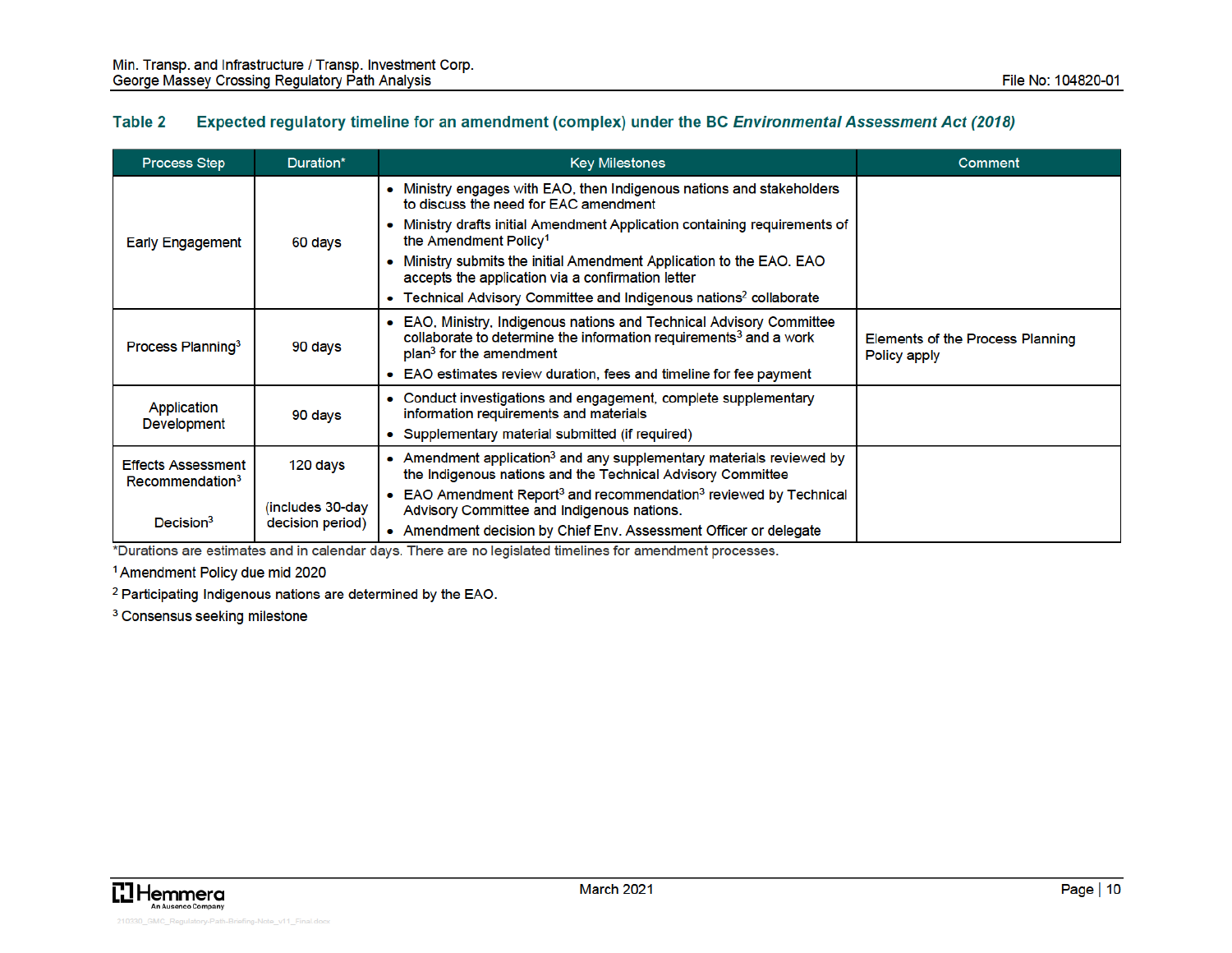# **4.0 CORRIDOR IMPROVEMENTS**

#### **4.1 Project description**

In advance of selection and construction of an option for replacing the existing George Massey Tunnel, the Ministry is considering undertaking improvements (George Massey Crossing Corridor Improvements) to Highway 99 interchanges north and south of the crossing location. The proposed improvements promote increased system reliability, improve transit connections and cycling infrastructure that collectively realize immediate benefits to congestion relief and/or safety at the existing George Massey Tunnel, including connections to the north and south. They are required whether or not the Project is advanced and regardless of which replacement option may be selected. The Corridor Improvements are as follows:

- Bridgeport access ramps and control signals for transit, pedestrian and cycle path improvements.
- Steveston / Highway 99 interchange twinning / replacement, on- and off-ramp improvements, and cycling improvements
- Highway 17A transit priority lane on and off Highway 99, plus cycle lane improvements.
- Highway 99 transit lanes and associated on- and off-ramps between highways 10 and 17 for bus priority passage.

#### **4.2 Assumed regulatory requirements**

EAC #T17-01 remains valid until February 2022 (plus five-year extension) regardless that the project has not been advanced. The Certified Project Description associated with the EAC includes similar infrastructure to that associated with the proposed Corridor Improvements. Under the terms of the EAC, any element of the GMTR project that is advanced must:

- Be compliant with the Certified Project Description which describes the spatial scope of physical works, and the extent and nature of construction and operational activities; and
- Comply with specified conditions (the Table of Conditions) including requirements for mitigation plans, additional permitting to be obtained and stakeholder and Indigenous group engagement.

The conditions associated with EAC #T17-01 contains allowances for "site preparation in advance of construction" to advance elements of the project that influenced overall project schedule before the selection of a contractor, and without addressing the full suite of EAC conditions. The permitted site preparation activities are defined in the EAC and are distinct from construction of the main works. The nature and location of the Corridor Improvements were reviewed against the advance works described and defined in the Certified Project Description and the Table of Conditions associated with EAC #T17-01 to understand if they may be advanced. The Corridor Improvements are:

- 1. Consistent with the location and nature of physical works defined in the Certified Project Description because they will be constructed within the "Certified Project Corridor," with two minor exceptions; one within the existing interchange at Bridgeport and one at the Steveston Interchange.
- 2. Not well aligned with the highway preparatory activities defined in the EAC as supporting "site preparation in advance of construction" because the Corridor Improvements include both preparatory activities and the construction of permanent infrastructure such as new structures.